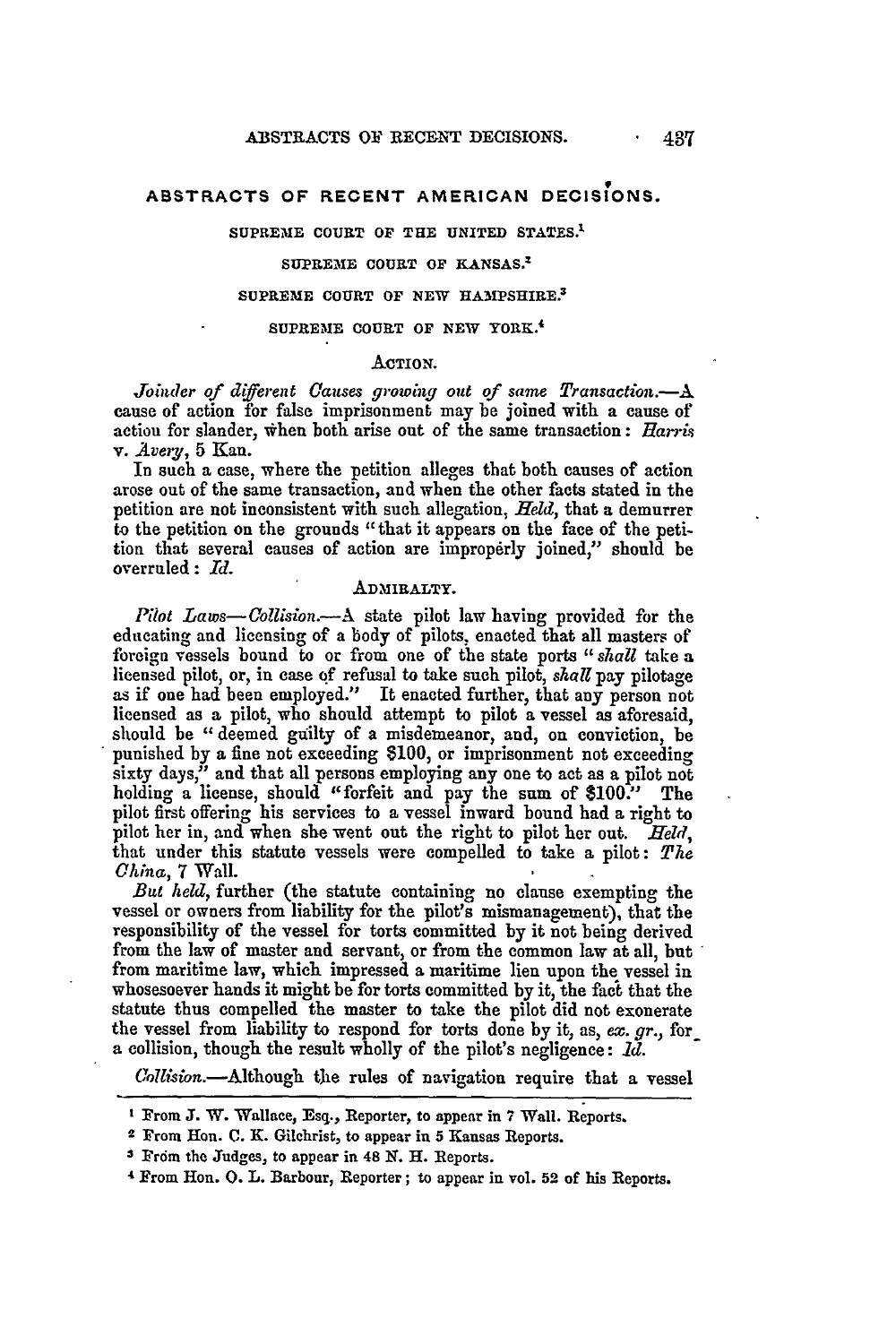coming up behind another, and on the same course with her, shall keep **out** of **the** way, yet **the** rule presupposes that the other vessel keeps **her** course, and it is not to be applied irrespective of the circumstances which may render a departure from it necessary to avoid immediate danger: *The Grace Girdle,* 7 Wall.

Where, in case of collision with loss, there is reasonable doubt as to which party is to blame, the loss must be sustained by the one on which it has fallen: *Id.*

This court will not readily reverse in a case of collision depending on a mere difference of opinion as to the weight and effect of conflicting testimony, where both the District and Circuit Courts have agreed. It affirmed accordingly a decree in such a case: *Id.*

### **AGREEMIENT.**

*In Fraud of Creditors; Account of Transactions wnder.-An* action will not lie to compel the defendant to render an account of his receipts and expenditures, and of his'transactions, and to convey to the plaintiff real estate which he holds under a trust agreement entered into for the benefit of the plaintiff, where it appears that the object of such agreement was to prevent a creditor of the plaintiff from enforcing and collecting a judgment and demands held against him, and that it was designed to hinder and delay such creditor in the collection of judgments: *Sweet v. Tinslar,* 52 Barb.

An agreement of that nature is fraudulent in point of fact and in law; and as fraud vitiates all contracts, the court will not lend itself to aid either party in its enforcement. Nor will- it assist one of them, **by** directing an accounting and a conveyance of real estate **by** the other: Yd.

*Setting aside in Equity.-The* doctrine is well settled that a court of equity will not set aside an agreement intended to defraud third parties, as between the parties themselves: *Id.*

### *CnucKs.*

*Time of Presentment.*—It is well settled that presentment of a check or draft on a bank, the day after it is drawn, is in season. Checks and drafts are subject to the same rule in this respect: *Kelty et al. v. The Second National Bank of Erie,* **52** Barb.

Where the facts are not disputed, whether due diligence has been used is a question of law for the court: *Id.*

*What is a Payment of*.—Where, on presentment of a check or draft, the holder receives from the drawee a check for .the amount, such check is not a payment, if not paid; and hence the draft does not cease to be a valid obligation. The subsequent return of the check and receipt of the draft, and protest of the latter, in due season, will preserve its vitality, and the holder may recover the amount from the drawers: *IR.*

# **CIRCUIT** COURT

*Jurisdiction and Practice.-The* Act of February 28th 1839, § 8, 5 Stat. at Large 322, providing for the transfer, under certain circumstances named in it, of a suit from one Circuit Court **to** the most conve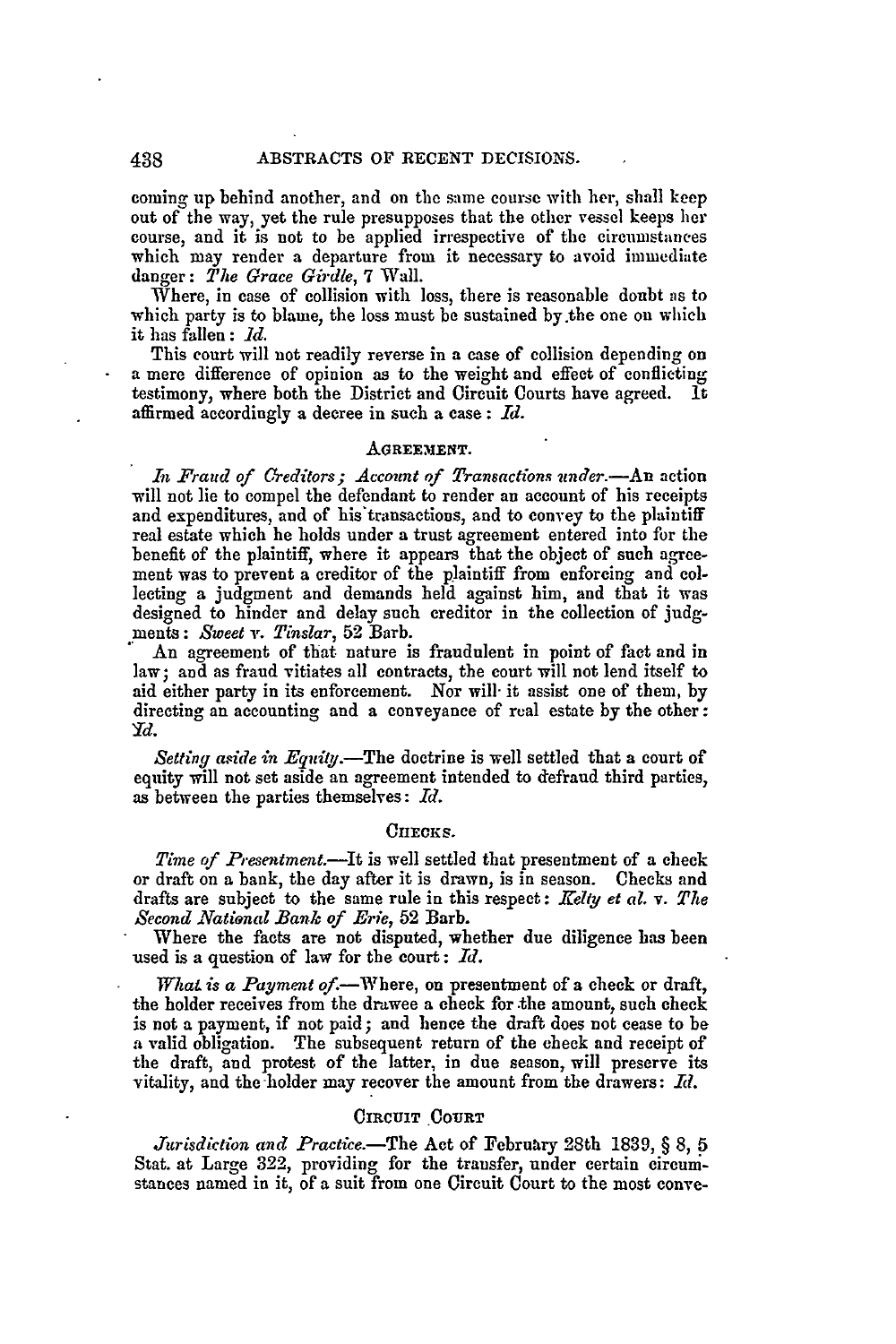nient Circuit Court in the next adjacent state, is not repealed **by** the Act of March **3d 1863,** 12 Stat. at Large **768,** providing that under certain circumstances named in  $it$ , the circuit judge of one circuit may request the judge of any other circuit to hold the court of the former judge during a specified time: *Supervisors v. Rogers*, 7 Wall.<br>**.** A court of the United States has power to adopt in a particular case a

rule of practice under a state statute; and where a Circuit Court is possessed of a case from another circuit, under the above-mentioned Act of **1839,-** it may adopt the practice of the state in which the Circuit Court is held from which the case is transferred, as **fully** as could the Circuit Court which had possession of the case originally:  $Id.$ 

### **CORPORATION.**

Dissolution.—The insolvency of a corporation, or the fact that it has assigned all its property and effects to an assignee for the benefit of its creditors, does not extinguish its legal existence. Neither does the failure to elect officers or to hold meetings for many years dissolve the corporation: *Parsons v. Fureka Powder Works,* 48 **N.** H.

#### **DAMAGES.**

*When Exemplary Damages may be given.*—Exemplary damages are only to be given in case of fraud, malice, gross negligence, or oppression: Gram *v. Hadley,* 48 *N. H.*

The court erroneously instructed the jury, with the assent of counsel for defendant, that they might give exemplary damages in the case if they saw fit, when there was no evidence that warranted such'instructions. After verdict for -plaintiff and a motion by defendant **to** set the same aside as against the law and the evidence, *Held,* that if it did not appear affirmatively from the verdict or the evidence reported, whether any exemplary damages were given, or, if any, how much, the verdict would not, under these circumstances, be set aside: while, if defendaut's counsel had seasonably objected to the instructions given and requested the proper instructions, the entire verdict, under similar circumstances, would be set aside: *Id.*

But when it appears affirmatively, either **by** the verdict or the evidence reported, that exemplary damages were given, and to what amount, the court will, even under the circumstances of this case, correct the error in the verdict by ordering a *remittitur* for such exemplary damages and allowing the plaintiff to take judgment for the residue: *Id.*

Where a trade was negotiated between the plaintiff and defendant **by** a third person, one **B.,** and the question is, "What was the understanding of the two parties in relation **to** the trade?" after the terms of the offer or proposition which the defendant made to B. are shown by conipetent evidence, then it may be shown, either by B. or by the plaintiff, that the same offer or proposition was communicated **by** B. to the plaintiff and accepted **by** him: *Rd.*

### **DEED.**

*Description of Encumbrance.*—A deed conveying premises "subject **to** a certain mortgage executed by the parties of the first part on said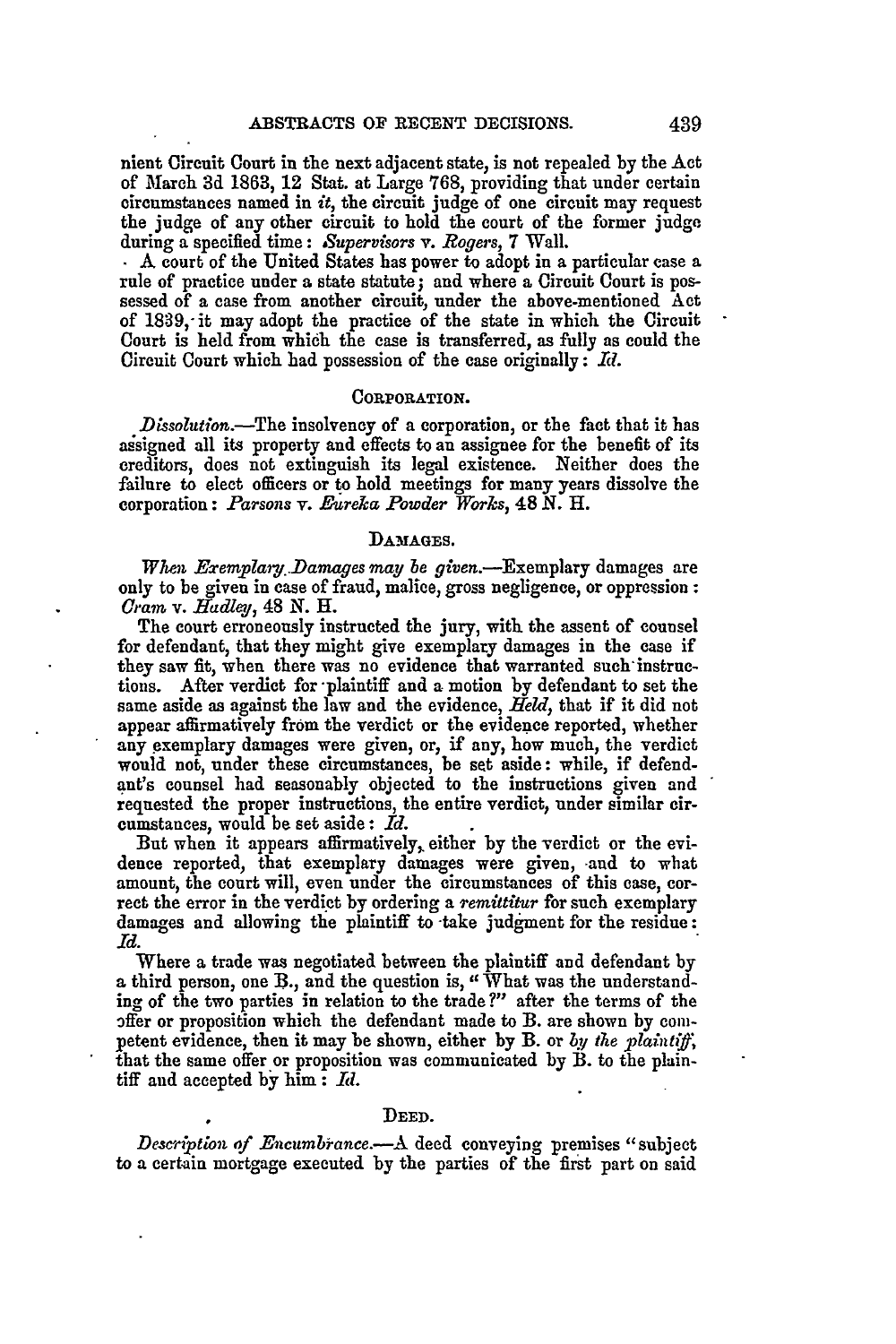premises, in the year 1856, of \$1000," sufficiently describes the mortgage; as an examination of the record will disclose the name of the mortgagee and the date of the record: *Johnson v. Zink*, 52 Barb.

# **EVIDENCE.**

*Lost Instrument-Time of Objection to Competencg of Evidence.-* When the only evidence of the loss or destruction of a written instrument is that of one witness, who testifies as follows: "The order **is** now so mislaid that I cannot find it :" *Held,* that all oral or other secondary evidence of its contents is incompetent and inadmissible: *Johnson & Sweeny v. .Mathews, 5* Kan.

The proper time to object to the introduction of testimony for incompetency is when such testimony is offered in evidence at the trial: *Id.*

**A** party who does not object, while a deposition is being taken, to the testimony of a witness, on the ground that it is or may be at the trial incompetent, does not thereby waive his right to make such objection at the trial: *11.*

The plaintiffs in their petition alleged, "that the defendant contracted to transport a brick machine for them from Kansas City to Fort Scott without delay, which he neglected and refused to do," but they did not allege or attempt to prove on the trial that the defendant at the time of making the contract had any knowledge of what the plaintiffs wanted to do with the machine, or that they intended or expected to have any hired hands to run the machine. *Held,* that the court did not err in excluding all evidence tending to show that plaintiffs had a large number of hands in their employ who were idle on account of not getting the machine at the time it should have been delivered : *11.*

# EXECUTOR.

*8iats against 'in .New Hamnshre.-If* a suit be prematurely brought against an executor, upon a debt due **by** the deceased; under see. **1,** chap. **161,** Rev. Stats., being within one year from the granting of administration, the executor must plead that fact in abatement and not in bar: *Amoskeag .faanfacturing Co. v. Barnes,* 48 *N. H1.*

But in a suit against such executor on such claim, the plaintiff must prove affirmatively, as a part of his case, even under the general issue pleaded, that his claim was presented to the executor within two years from the granting of administration according to the provision of sec. 2 of said chapter, and without such affirmative proof he cannot recover: *Id.*

When such suit is brought against such executor on such claim more than three years after the granting of administration, such executor (except in certain specified cases) must plead in 'bar the limitation con- tained in sec. 5 in said chapter: *MI.*

The executor is not at liberty in such case to omit to plead the limitation of that statute, as he may the general Statute of Limitations, in cases where the debt is otherwise just: *Id.*

Nor can the executor by any new promise or guaranty take said claim out from the operation of this provision of the statute, but the same will be barred after the expiration of said three years as against the estate,. though said executor may make himself personally liable by such new promise: *Id.* 

440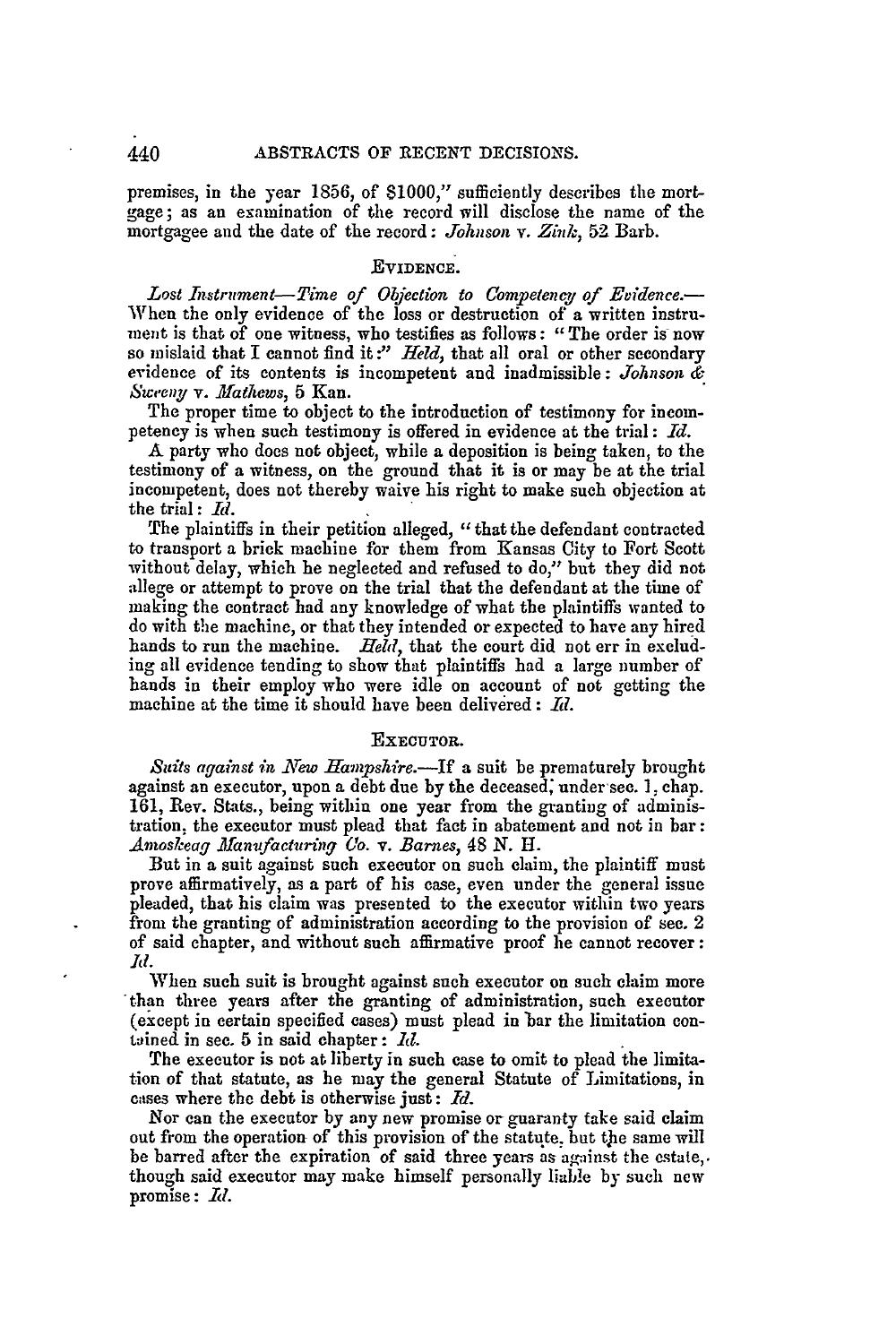# FORECLOSURE SALE.

*Right of Purchaser to Rents.*—A purchaser at a foreclosure sale is not entitled to the rents of the mortgaged premises which accrue between the sale and the delivery of the deed, where such purchaser does not complete his purcbase at the time designated in the terms of sale: *Mitchell v. Bartlett,* 52 Barb.

Thus, where the purchaser refused to complete his purchase, and the premises were resold, and the second purchaser also refused, and the **"** premises were resold a third time, and were bought by a person acting for the original purchaser, when the sale was completed **by** the latter under his first purchase: *Held,* that he was not entitled to the intermediate rents: *Id.*

In such a case the deed does not relate back to the day of sale, so as to entitle the purchaser to the rents accruing between the sale and the giving of the deed; where he has **by** his own act, and in violation of his contract, delayed the completion of the purchase: *Id.*

# **FRAUDS, STATUTE OF.**

Agreement not within.-Although hop-roots, when rooted in the ground, are a part of the real estate of the proprietor of the soil, and will pass to the purchaser by a conveyance of the land, and to the heir, **by** inheritance, yet where the plaintiff agreed by parol to deliver to the defendant a quantity of hop-roots, at a future time, at a specified price per bushel: *Held*, that this was not an agreement to sell or purchase an interest in real estate, but was an executory contract by the plaintiffs to purchase for, or to sell and deliver to, the defendant, an article of merchandise which, **when** delivered, would be personal property, and was, therefore, not within the Statute of Frauds requiring such agreement to be in writing: Webster et al. v. Zielly, 52 Barb.

*Note or femorandum.-The* Statute of Frauds does not require the *note* or *memorandum* therein specified to be made and subscribed by the party to be charged at *the time* of making the agreement. It may be made at any time afterwards, and before the time for its consummation: *Id.*

**A** subsequent written recognition of a contract void **by** the Statute of Frauds is not only **a** ratification of it, but is a sufficient note or memorandum of the contract within the statute: *Id.*

*Payment of part of Price.-The* payment of a part of the purchasemoney, on a contract for the sale of personal property exceeding \$50 in value, need not be made at the time of making the original contract. If the payment be made subsequently **by** the one party and accepted **by** the other, as the consummation of the prior agreement, it brings the case within the spirit and intent of the Statute of Frauds, and will be considered paying a part of the purchase-money *at the time : Id.*

# **FRAUDULENT CONVEYANCES.**

Where a conveyance shows, on its face, that its object and effect was to prevent, at least temporarily, the enforcement **by** a creditor of his demands against the grantor, and to obstruct and hinder their collection, it is void and in violation of the statute prohibiting such conveyances or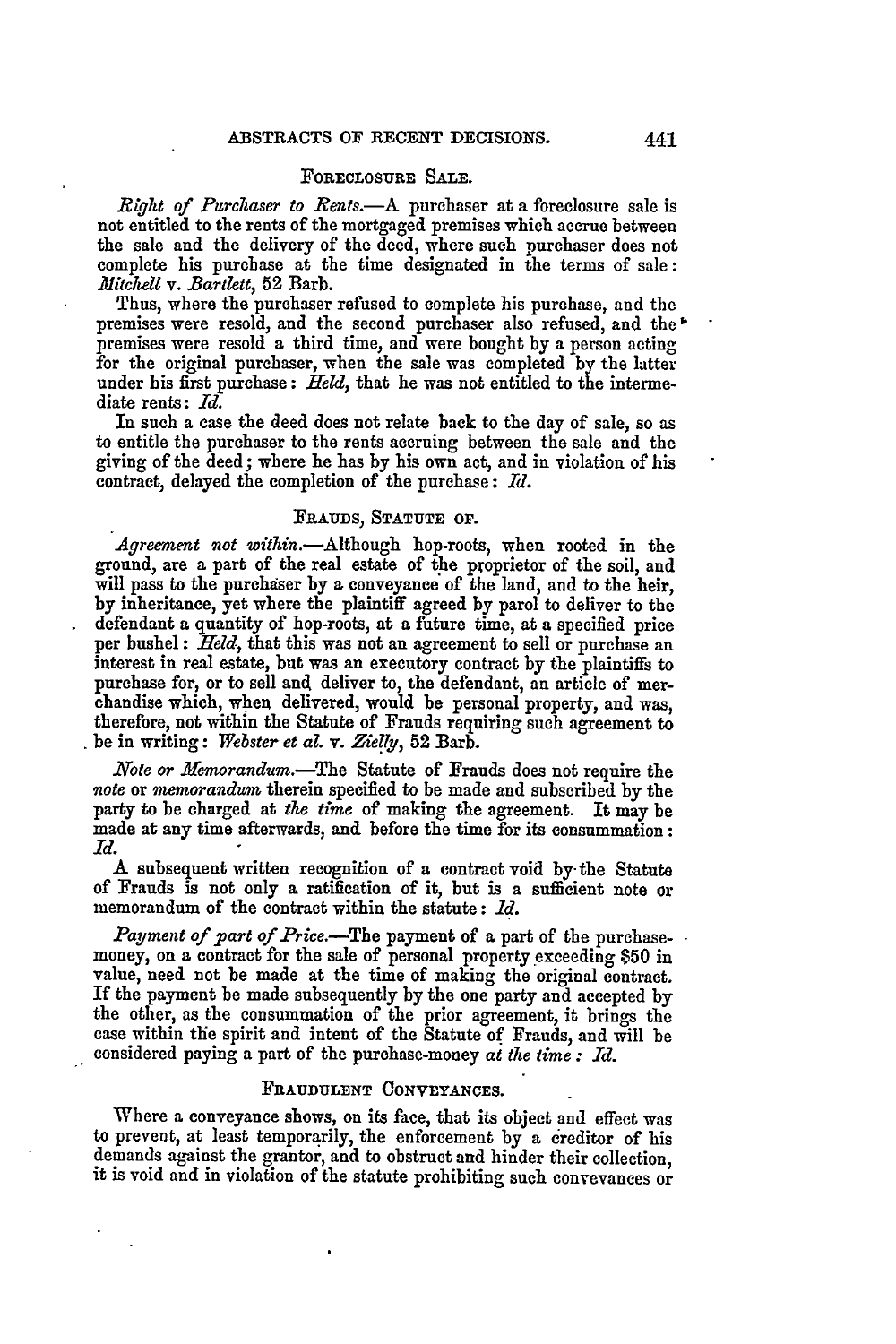assignments of property; and upon no legal principle can it be upheld: *Sweet v. Tinslar,* 52 Barb.

The rule is well settled that where two or more persons are engaged in a fraudulent transaction to injure another, neither law nor equity will interfere to relieve either of such persons, as against the other, from the consequences of his misconduct: *Stewart et* al. v. *Ackley et al.,* 52 Barb.

# GOLD COIN. See *Legal Tender N'otes.*

# INSURANCE.

*Proximate Cause.-Ootton* in a warehouse was insured against fire, the policy containing an exception against fire which might happen *"by* means of any invasion, insurrection, riot, or civil commotion, or any military or usurped power, *explosion*, earthquake, or hurricane." An explosion took place in another warehouse, situated directly across a street, which threw down the walls of the first warehouse, scattered combustible materials in the street, and resulted in an extensive conflagration, embracing several squares of buildings, and among them the warehouse where the cotton was stored, which, with it, was wholly consumed. The fire was not communicated from the warehouse where the explosion took place directly to the warehouse where the cotton was, but came more immediately from a third building which was itself fired by the explosion. Wind was blowing (with what force did not appear) from this third building to the one in which the cotton was stored. But the whole fire was a continuous affair from the explosion, and under full headway in about half an hour. *Held,* that the insurers were not liable; the case being one for the application of the maxim, " Causa proxima, non remota spectatur :" Insurance Co. v. Tweed, 7 Wall.

### INTERNATIONAL LAW.

*Sale of Ship by Belligerent.*—A *bond fide* purchase for a commercial purpose by a neutral, in his own home port, of a ship of war of a belligerent that had fled to such port in order to escape from enemy vessels in pursuit, but which was *bona fide* dismantled prior to the sale and afterwards fitted up for the merchant service, does not pass a title above the right of capture by the other belligerent: *The Georgia*, 7 Wall.

# **LANDLORD AND TENANT.**

*Rent reserved to be paid* **by** *Repairs.-By* a lease, dated March 15th 1864, plaintiff leased a house of the defendant for the term of five years, "the said Smith yielding and paying therefor rent by" certain specified repairs on the house; "and the said lessee promises to pay 'he said rent in the repairs, work, materials, and additions, &c., as above set forth, all to be coinpleted during the years **A. D.** 1864 and 1865 **;"** " and that said lessors may enter to expel the lessee if he shall fail to pay the rent as aforesaid." Plaintiff did not make all the repairs before 1866, and in January 1866, the defendant expelled the plaintiff from the house.

In assumpsit for labor and materials by the plaintiff to recover for the repairs made by him in 1864 and 1865 upon the house: *field,* that plaintiff would be entitled to recover, if the real value of his repairs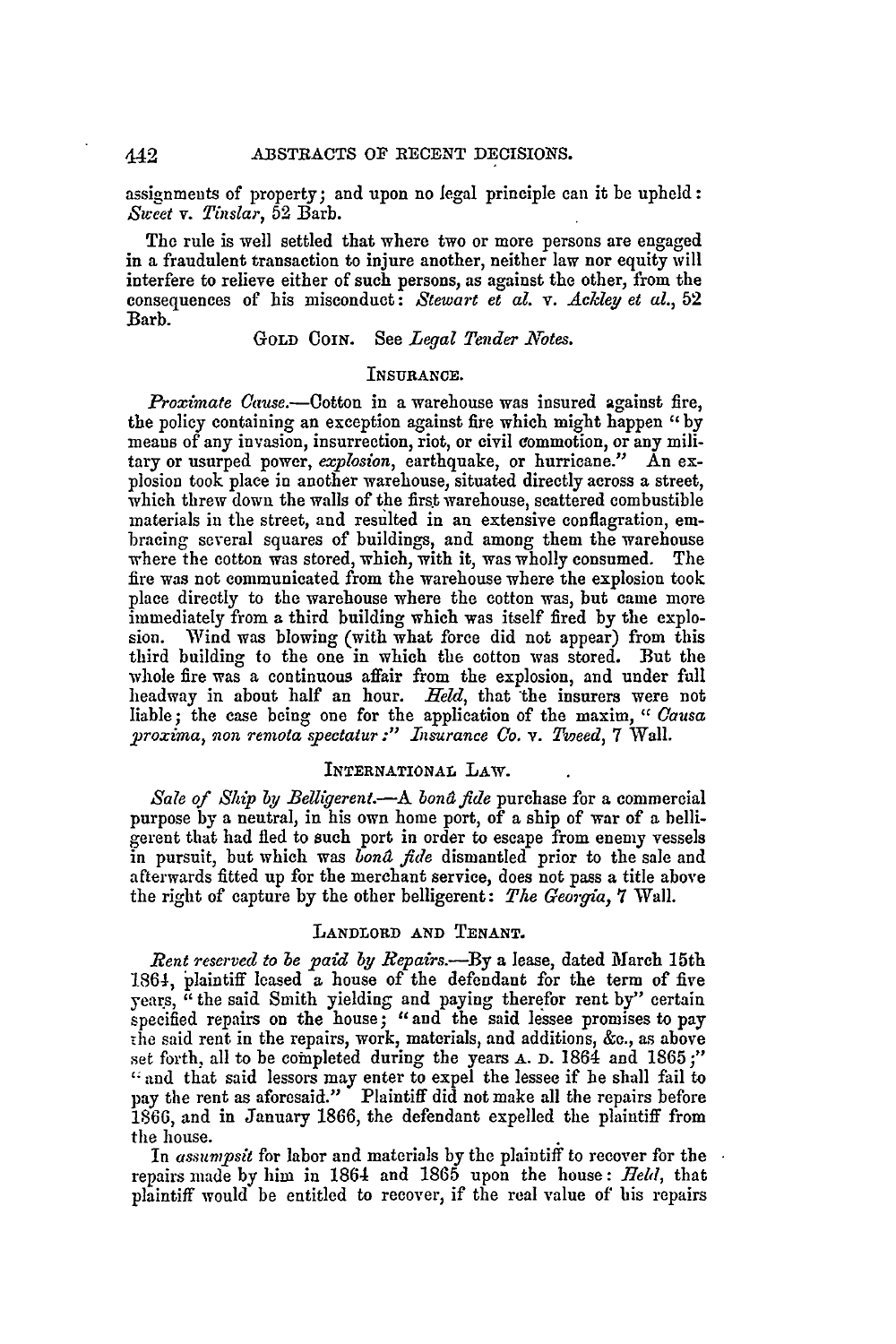and additions to the house exceeded the fair value of his use and occnpation of the premises down to the time when he was expelled, and also the damage suffered **by** the defendant from the breach or breaches of the contract **by** the plaintiff: *Smith v. Newcastle,* 48 **N.** H.

Also, *held,* that plaintiff could not maintain such suit until after the expiration of the five years embraced in the original contract:  $Id.$ 

*Right to Manure.*-- A tenant at will of buildings only, who occupies part of a barn to keep his cattle and feeds them from his own hay, which he removes from his own farm for that purpose, will be entitled to the manure thus made by his cattle, and may remove or sell the same while such tenancy continues or after it has expired: *Corey v. Bishop*, 48 *N. H.*

**And** if the lessor, during the continuance of such tenancy or after it has ceased, sell and convey the premises on which the manure is thus situated, to a third person, not reserving the manure, yet if the pur- chaser has knowledge of the facts relative to the manure, he cannot hold the same under his deed: *Id.*

*.jectment by Landlord- Covenant.-Where,* under a clause of reentry for non-payment of rent reserved, a landlord sues in ejectment, in Indiana (in which state a judgment in ejectment has the same conclusiveness as common-law judgments in other cases), for recovery of his estate, as forfeited, and a verdict is found for him, and judgment given accordingly, the tenant cannot, in another proceeding, deny the validity of the lease; nor his possession, nor his obligation to pay the rents reserved, nor that the instalment of rent demanded was due and unpaid: *Sheets v. Selden,* **7** Wall.

Where, in a lease of a water-power, the lease provides in a plain way and with a specification of the rates for an abatement of rent for every failure of water, the tenant cannot, on a bill by him to enjoin a writ of possession by the landlord, after a recovery **by** him at law for forfeiture of the estate for non-payment of rent reserved, set up a counter claim for repairs to the water-channel made necessary by the landlord's gross negligence. **He is** confined to the remedy specified in the lease; a covenant that a lessor will make repairs not being to be implied: *Id.* 

In such a case, before he can ask relief from a forfeiture, be should at least tender the difference between the amount of rents due and the amount which he could rightly claim **by** way of reduction for failure of water: *Id.*

# **LEGAT** TENDER **NOTES**

*Not Taxable.-United* States notes issued under the Loan and Currency Acts of 1862 and 1863, intended to circulate as money, and actually constituting, with the national bank notes, the ordinary circulating medium of the country, are obligations of the National Government, and exempt from state taxation: *Bank v. Supervisors,* **7** Wall.

United States notes are engagements to pay dollars; and the dollars intended are coined dollars of the United States:  $Id.$ 

*Contracts /or Payment in Con.-A* contract to pay a certain sum in gold and silver coin is in substance and legal effect a contract to deliver a certain weight of gold and silver of a certain fineness to be ascertained by count: *Butler v. llorwitz,* 7 Wall.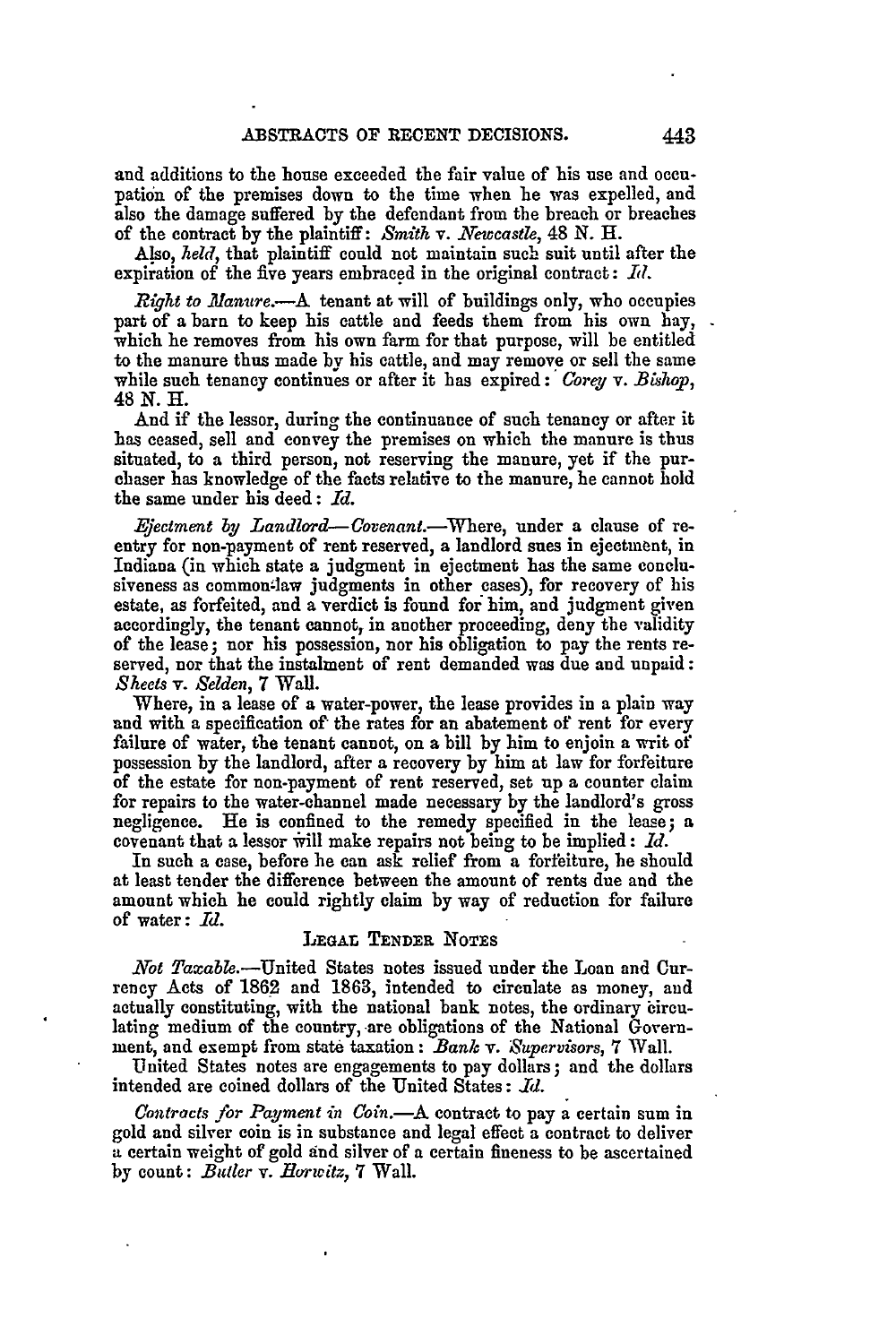Whether the contract be for the delivery or payment of coin, or bullion, or other property, damages for non-performance must be assessed in lawful money; that is to say, in money declared to be legal tender in payment, by a law made in pursuance of the Constitution of the United States **: id.**

There are, at this time, two descriptions of lawful money in use under Acts of Congress, in either of which (assuming these acts, in respect to legal tender, to be constitutional) damages for non-performance of contracts, whether made before or since the passage of these acts, may be assessed in the absence of any different understanding or agreement between the parties: *Id.*

When the intent of the parties as to the medium of payment is clearly expressed in a contract, damages for the breach of it, whether made before or since the enactment of these laws, may be properly assessed so as to give effect to that intent: *Id.*

When, therefore, it appears to be the clear intent of a contract that payment or satisfaction shall be made in gold and silver, damages should be assessed in coin, and judgment entered accordingly: *Id.*

### LIMITATIONS, **STATUTE** OF.

*Complaint showing the Cause to be barred is insufficient.-A* petition that shows upon its fice that the cause of action is barred by the Statute of Limitations, does not state facts sufficient to constitute a cause of action: Zane v. *Zane,* **5** Kan.

A defendant in default, who has neither answered nor demurred, has not thereby waived his right to object to the sufficiency of such a petition: *Id.*

And in such a case it is error for the District Court to receive evidence, and render judgment on such a petition, over the objections of the defendant: *Id.*

# NATURALIZATION.

*Foreign Woman.*-The Act of Congress of February 10th 1855, waich declares "that any woman, who might lawfully be naturalized under the existing laws, married, or who shall be married to a citizen of the United States, shall be deemed and taken to be a citizen," confers the privileges of citizenship upon women married to citizens of the United States, if they are of the class of persons for whose naturalization the previous Acts of Congress provide: *Kelly v. Owen et al.*, 7 Wall.

The terms "married," or " who shall be married," in the act, do not refer to the time when the ceremony of marriage is celebrated, but to a state of marriage. They mean that whenever a woman, who under previous acts might be naturalized, is in a state of,marriage to a citizen, she becomes, by that fact, a citizen also. **His** citizenship, whenever it exists, confers citizenship upon her: *Id.* 

The object of the act was to allow the citizenship of the wife to follow that of her husband, without the necessity of any application for naturalization on her part: *Id.*

The terms " who might lawfully be naturalized under the existing laws," only limit the application of the law to free white women: *Id.*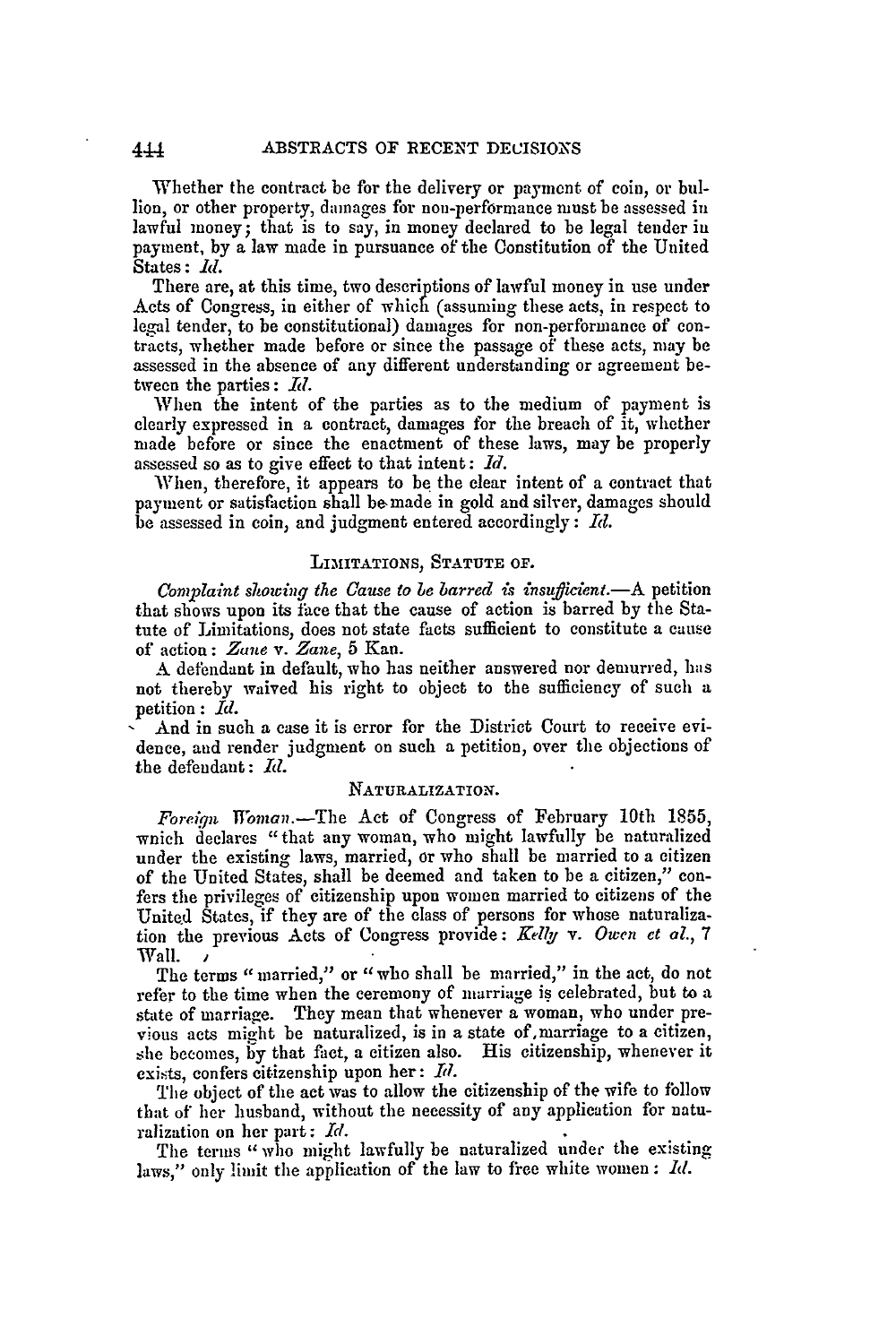# NEw TRIAL.

*Review in the Supreme Court.-The* granting or refusing a new trial, for the reason that **-**the verdict is not sustained **by** sufficient evidence," must always, to a great extent, be left to the sound discretion of the court trying the cause; and the Supreme Court will not reverse an order of the District Court, setting aside .the verdict of the jury and granting a new trial, unless a great preponderance of the evidence appears to sustain the verdict: *Anthony v. Eddy and Arnold,* **5** Kan.

# **PILOT LAWS.** See *Admiralty.*

#### **PLEADING.**

*Contract with Several Undetakings.-In* declaring upon a special contract the entire consideration must be set forth, and must be proved as alleged: *Smith v. Webster,* 48 **N.** H.

Where a contract consists of several engagements or promises on the part of defendant, quite distinct and separate from each other, but 1bunded on one and the same entire consideration, an action cannot be brought for the breach of **any** one of such engagements or promises, without setting forth in the declaration the entire consideration applicable to all the promises collectively: *Td.*

But the rule is different in stating the defendant's promise, for the plaintiff is only required to set forth with correctness that particular part of the contract which he alleges the defendant to have broken: *Id.* 

*Effect of Plea of Tender-Estoppel.-Where* the cause of action in the declaration is single and indivisible, a plea of tender, or a confession, is an admission of the cause of action laid in the declaration: *Dow v. Epping*, 48 N. H.

But where the cause of action is divisible, as where there are several counts in the declaration, a plea of tender or a confession accompanied **by** the general issue, is held simply to admit some cause of action alleged, and that plaintiff is entitled to recover the amount tendered or confessed for such cause; but the tender or confession is no admission farther than that: *Id.*

Defendant town elected no highway surveyors at its annual meeting, and the selectmen directed W. to act as a highway surveyor in his district, and he did so. They issued a warrant in common form, addressed to him as highway surveyor of said district, directing him to collect in labor the several taxes specified in his list, and defining the limits of his district, &c., which warrant he accepted and acted under through the year. And after he had caused all the taxes in said war- rant to be expended in labor in said district, he purchased of D., for the town, a lot of stones to use in repairing a bridge in said district, and agreed upon the price of the same, as such surveyor, and the stones were taken and used accordingly. In a suit by D. to recover of the town the price of the stones, *field,* that the town could not be heard to deny that W. was highway surveyor in said district, even though his appointment may not have been in writing, or his appointment and the certificate of his oath of office may not be recorded in the town records: *Id.*

The selectmen of a town, as its prudential officers, may appoint an agent to build or repair roads or bridges, in cases where by law it becomes their duty thus to build or repair as such selectmen : *Id.*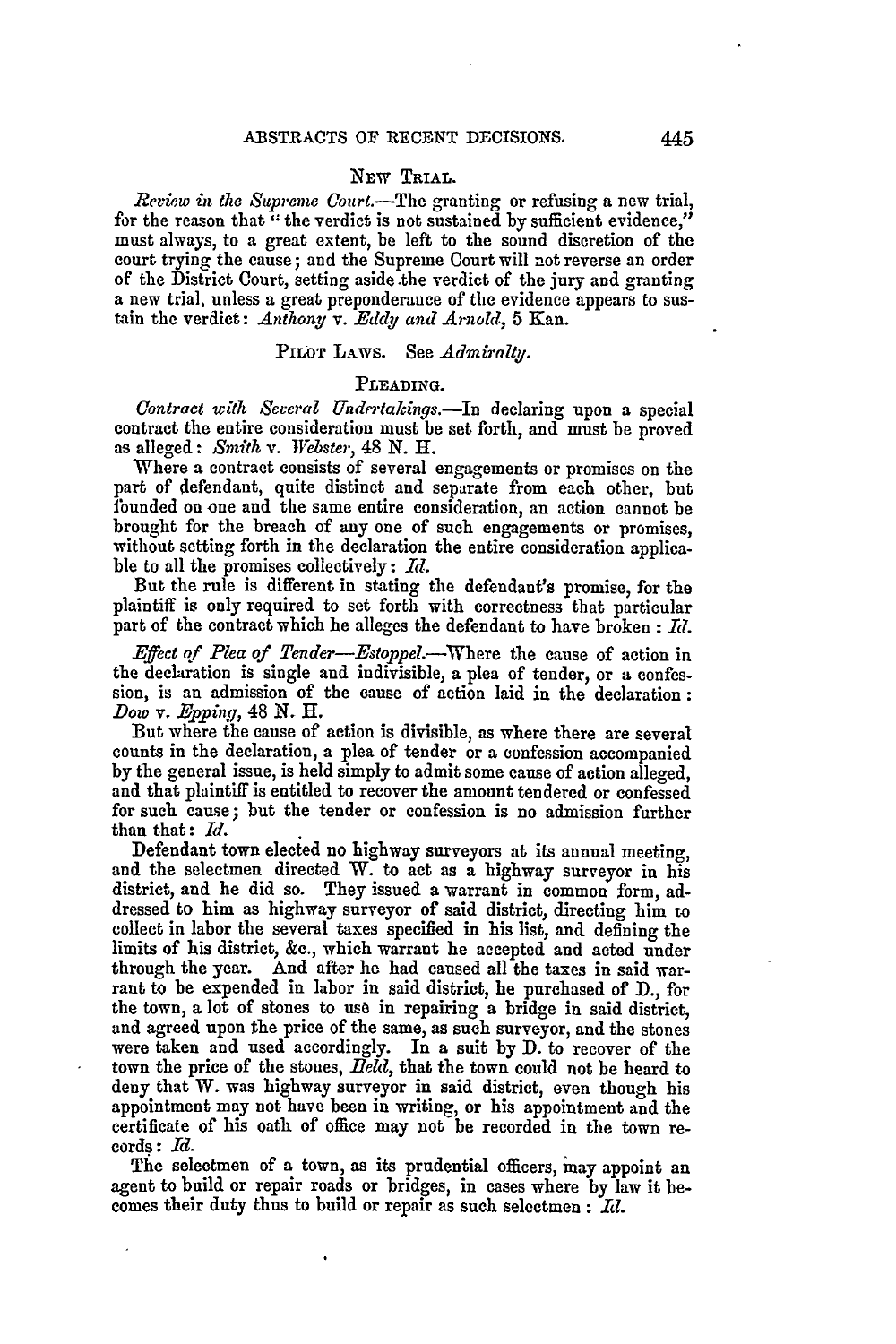### **PRACTICE.**

Admission of Persons not Parties to defend or prosecute.-According to the practice in New Hampshire, any person who can satisfy the court that he has any rights involved in the trial of a cause, may' be admitted to prosecute or defend the action: *Parsons v. Eureka Powder Works,* 48 *N.* H.

A person not the defendant in interest, but who has been admitted to defend an action, may properly be allowed, in the discretion of the court, to plead the Statute of Limitations: *Id.*

#### **RIVER.**

*Change qf* Channel.-When the channel of a river has been gradually changing for years, by wearing away the bank on the defendant's side, and **by** adding and forming accretions upon the opposite shore owned **by** plaintiff, **by** slow and imperceptible degrees, the channel as so changed must be regarded as the rightful and accustomed channel, for the time being, as between the different parties: *Gerrish v. Clough*, 48 N.H.

Such accretions become the property of the landowner upon that side of the river, and are as much entitled to protection as his original enclosure: *Id.*

In such case the defendant may protect his banks from further encroachment **by** rubbling or other means, provided it do not cause a change in the (then) accustomed channel of the river, to the material or appreciable injury of other riparian owners; but he has no right to build a dam, breakwater, or other obstruction in the stream, which will raise the water upon the plaintiff's land, or wash the same away: *Id:*

The questions in regard to the right of a *reasonable use* **of** the stream, or in regard to *ordinary care and prudence,* in erecting such dam or obstruction, do not arise in such case: *Id.*

### **SHIPPING.** See *Admiraltj.*

# **SUPREME COURT.** See *Taxation.*

*Jurdiction.* **-** This court cannot acquire jurisdiction of a cause through an order of a Circuit Court directing its transfer to this court, though such transfer be authorized **by** the express provision of an Act of Congress. Such provision must be regarded as an attempt, inadvertently made, to give to this court a jurisdiction withheld **by** the Constitution: *The Alicia.* **7** Wall.

In such a case, a notice to docket and dismiss must be denied, and this court will certify its opinion to the Circuit Court, for information, in order that it may proceed with the trial of the cause: Id.

# **TAXATION.** See *Legal Tender Notes.*

*Certzficates of Indebtedness.-Where* an act of a state legislature authorized the issue of bonds, by way of refunding to banks such portions of a tax as had been assessed on Federal securities made by the Constitution and statutes of the United States exempt from taxation, and the officers who were empowered to issue the obligations refused to sign them. because, as they alleged, a portion of the securities for the tax on which the bank claimed reimbursement was, in law, not exempt, and the highest court of the state sanctioned this refusal: *Held,* that